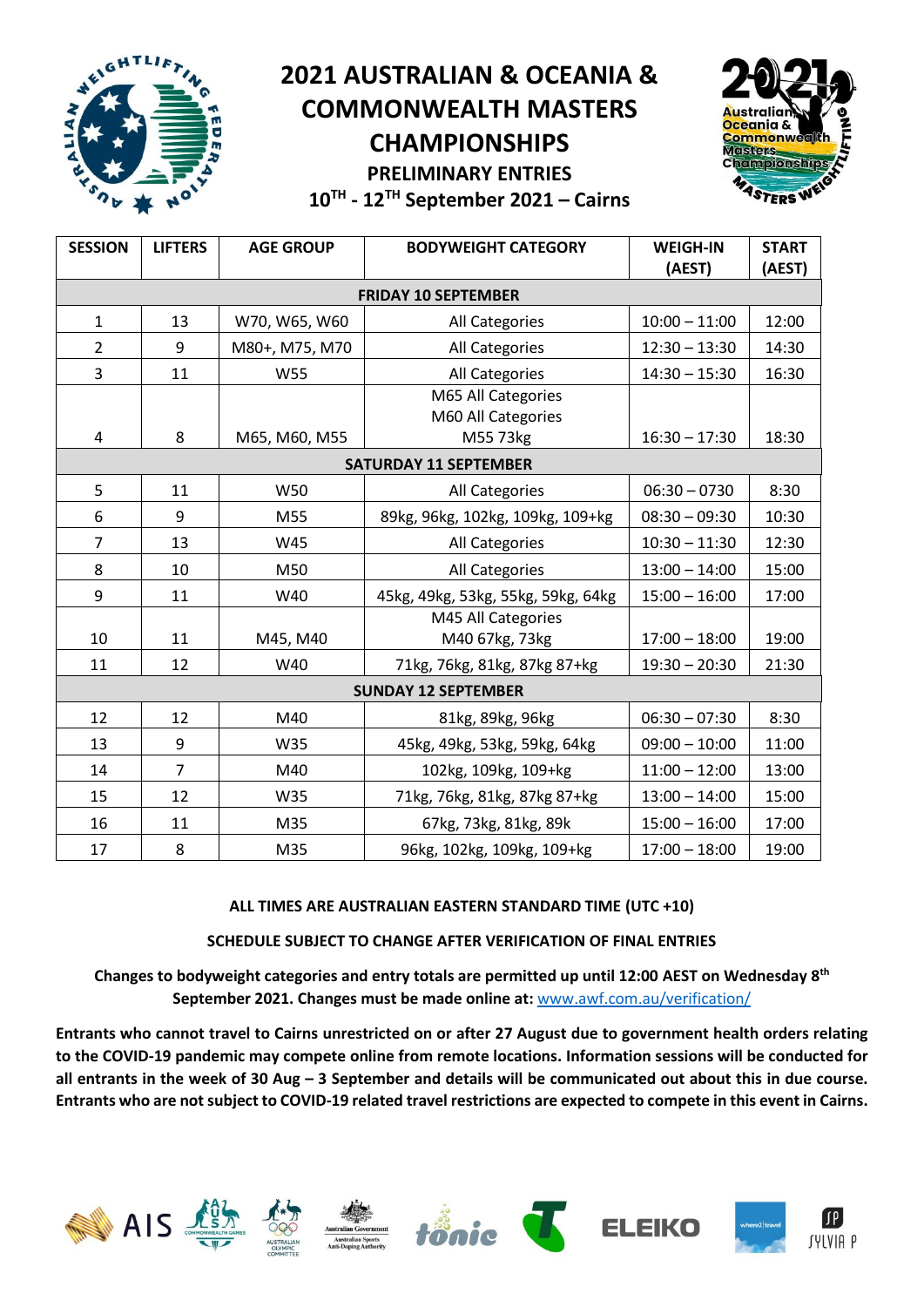



| LOT | <b>LIFTER</b>          | YOB        | <b>STATE</b> | <b>GROUP</b> | <b>CAT</b> | <b>TOTAL</b> | <b>AUS</b> | <b>OCEANIA</b> | <b>CWTH</b> | <b>SESSION</b> |
|-----|------------------------|------------|--------------|--------------|------------|--------------|------------|----------------|-------------|----------------|
|     | Alison McDonald        | 1951       | <b>NSW</b>   | W70          | F45        | 49           | Entered    | Entered        | Entered     | $\mathbf{1}$   |
|     | <b>Julie Davis</b>     | 1952       | <b>QLD</b>   | W65          | F55        | 60           | Entered    | Entered        | Entered     | $\mathbf{1}$   |
|     | Meg Emerton            | 1953       | <b>QLD</b>   | W65          | F64        | 91           | Entered    | Entered        | Entered     | $\mathbf{1}$   |
|     | Mary Pekin             | 1954       | <b>ACT</b>   | W65          | F71        | 59           | Entered    | Entered        | Entered     | $\mathbf{1}$   |
|     | Cathy Mason            | 1956       | <b>NSW</b>   | W65          | F71        | 54           | Entered    | Entered        | Entered     | $\mathbf 1$    |
|     | <b>Denese Billings</b> | 1958       | <b>VIC</b>   | W60          | F45        | 79           | Entered    | Entered        | Entered     | $\mathbf{1}$   |
|     | Mary Macken            | 1961       | <b>NSW</b>   | W60          | F49        | 94           | Entered    | Entered        | Entered     | $\mathbf{1}$   |
|     | Christine Human        | 1959       | <b>ACT</b>   | W60          | F55        | 78           | Entered    | Entered        | Entered     | $\mathbf{1}$   |
|     | Elizabeth Knox         | 1960       | <b>TAS</b>   | W60          | F64        | 72           | Entered    | Entered        | Entered     | $\mathbf{1}$   |
|     | <b>Wendy Campbell</b>  | 1961       | <b>QLD</b>   | W60          | F71        | 69           | Entered    | Entered        | Entered     | $\mathbf{1}$   |
|     | Carolyn Mayes          | 1961       | <b>NZL</b>   | W60          | F76        | 91           |            | Entered        | Entered     | $\mathbf 1$    |
|     | <b>Jill Mottram</b>    | 1958       | <b>VIC</b>   | W60          | F81        | 70           | Entered    | Entered        | Entered     | $\mathbf 1$    |
|     | Margaret Webb          | 1961       | <b>VIC</b>   | W60          | F81        | 103          | Entered    | Entered        | Entered     | $\mathbf{1}$   |
|     |                        |            |              |              |            |              |            |                |             |                |
| LOT | <b>LIFTER</b>          | <b>YOB</b> | <b>STATE</b> | <b>GROUP</b> | <b>CAT</b> | <b>TOTAL</b> | <b>AUS</b> | <b>OCEANIA</b> | <b>CWTH</b> | <b>SESSION</b> |
|     | John Preston           | 1938       | <b>ACT</b>   | M80+         | M67        | 63           | Entered    | Entered        | Entered     | $\overline{2}$ |
|     | Christopher Holt       | 1936       | <b>VIC</b>   | M80+         | M73        | 110          | Entered    | Entered        | Entered     | $\overline{2}$ |
|     | Rohan Mason            | 1946       | <b>VIC</b>   | M75          | M73        | 110          | Entered    | Entered        | Entered     | $\overline{2}$ |
|     | Milos Trnka            | 1943       | <b>VIC</b>   | M75          | M89        | 85           | Entered    | Entered        | Entered     | $\overline{2}$ |
|     | <b>Tony Hagar</b>      | 1947       | <b>TAS</b>   | M70          | M81        | 97           | Entered    | Entered        | Entered     | $\overline{2}$ |
|     | John Clow              | 1949       | <b>VIC</b>   | M70          | M81        | 120          | Entered    | Entered        | Entered     | $\overline{2}$ |
|     | David Oswell           | 1949       | <b>VIC</b>   | M70          | M89        | 89           | Entered    | Entered        | Entered     | $\overline{2}$ |
|     | <b>Ludek Prokes</b>    | 1949       | QLD          | M70          | M89        | 80           | Entered    | Entered        | Entered     | $\overline{2}$ |
|     | Derek D'Mellow         | 1948       | <b>WA</b>    | M70          | M102       | 153          | Entered    | Entered        | Entered     | $\overline{2}$ |













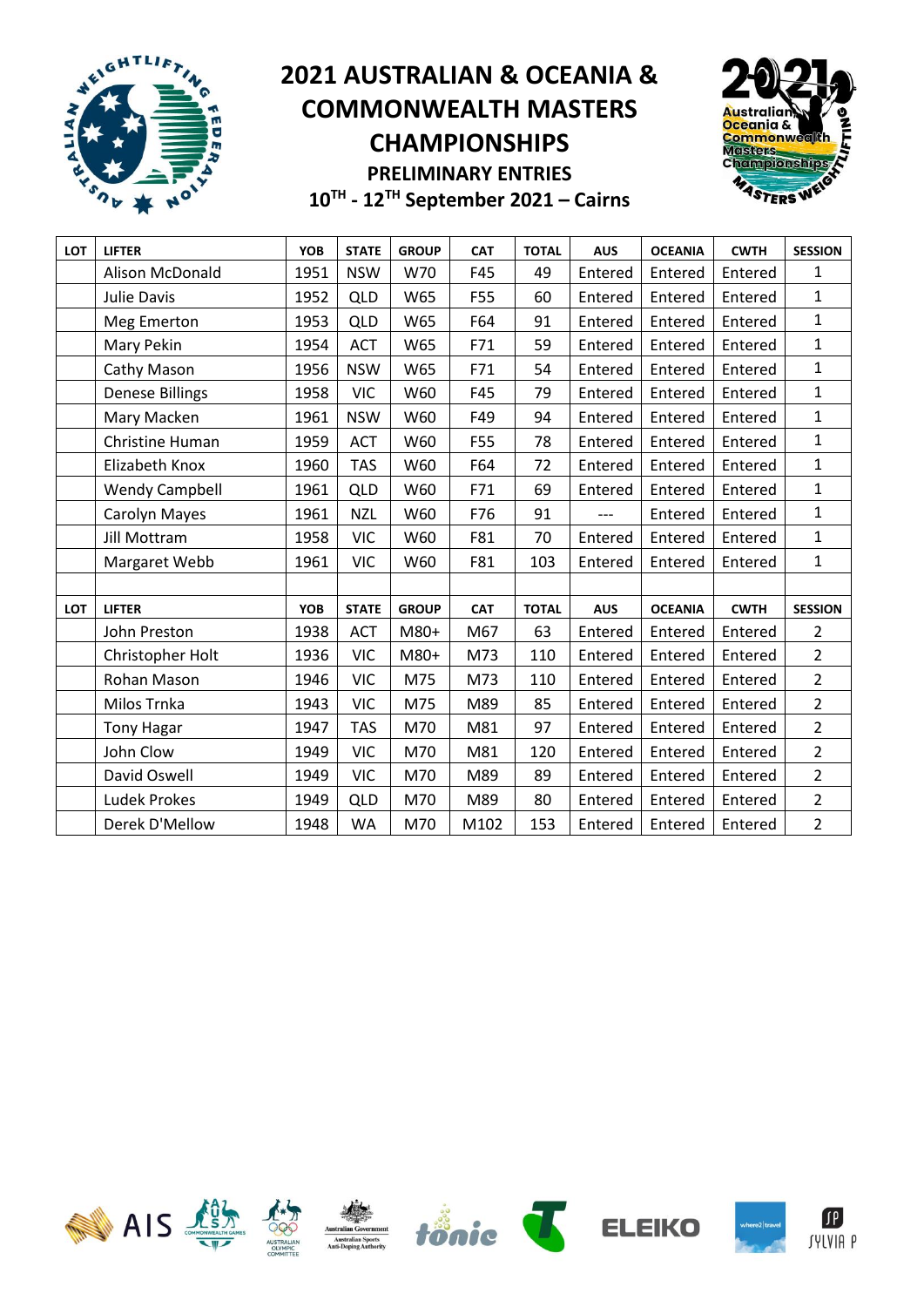



| LOT        | <b>LIFTER</b>             | YOB  | <b>STATE</b> | <b>GROUP</b> | <b>CAT</b> | <b>TOTAL</b> | <b>AUS</b> | <b>OCEANIA</b> | <b>CWTH</b> | <b>SESSION</b> |
|------------|---------------------------|------|--------------|--------------|------------|--------------|------------|----------------|-------------|----------------|
|            | JoAnne Vincent Barwood    | 1962 | WA           | W55          | F55        | 55           | Entered    | Entered        | Entered     | 3              |
|            | Sherilyn Moffitt          | 1964 | <b>VIC</b>   | W55          | F55        | 90           | Entered    | Entered        | Entered     | 3              |
|            | Diana Loy                 | 1965 | <b>QLD</b>   | W55          | F59        | 100          | Entered    | Entered        | Entered     | 3              |
|            | Cazzie Pitsis             | 1966 | <b>NSW</b>   | <b>W55</b>   | F59        | 74           | Entered    | Entered        | Entered     | $\overline{3}$ |
|            | Berta Armijo              | 1965 | <b>VIC</b>   | W55          | F64        | 78           | Entered    | Entered        | Entered     | 3              |
|            | Petra de Ruyter           | 1963 | <b>ACT</b>   | W55          | F71        | 100          | Entered    | Entered        | Entered     | 3              |
|            | Claudia Duve              | 1966 | <b>NSW</b>   | W55          | F71        | 100          | Entered    | Entered        | Entered     | 3              |
|            | Lay Sang Tan              | 1966 | SGP          | W55          | F71        | 95           |            |                | Entered     | 3              |
|            | <b>Beth Isaac</b>         | 1962 | <b>TAS</b>   | <b>W55</b>   | F76        | 87           | Entered    | Entered        | Entered     | 3              |
|            | Kirsten Walker            | 1965 | <b>NZL</b>   | W55          | F81        | 100          | ---        | Entered        | Entered     | 3              |
|            | Rachael King              | 1965 | <b>NSW</b>   | W55          | F87+       | 116          | Entered    | Entered        | Entered     | $\overline{3}$ |
|            |                           |      |              |              |            |              |            |                |             |                |
| LOT        | <b>LIFTER</b>             | YOB  | <b>STATE</b> | <b>GROUP</b> | <b>CAT</b> | <b>TOTAL</b> | <b>AUS</b> | <b>OCEANIA</b> | <b>CWTH</b> | <b>SESSION</b> |
|            | Lionel Isaac              | 1954 | <b>TAS</b>   | M65          | M67        | 132          | Entered    | Entered        | Entered     | 4              |
|            | Robert McIntosh           | 1954 | <b>NSW</b>   | M65          | M89        | 76           | Entered    |                |             | 4              |
|            | Lance Baylis              | 1955 | <b>WA</b>    | M65          | M109       | 90           | Entered    | Entered        | Entered     | 4              |
|            | Andrew Dodman             | 1961 | SA           | M60          | M67        | 135          | Entered    | Entered        | Entered     | 4              |
|            | Peter Gnalian             | 1960 | <b>IND</b>   | M60          | M81        | 150          |            | ---            | Entered     | 4              |
|            | Mohan Parashar            | 1960 | <b>IND</b>   | M60          | M89        | 175          | ---        | $---$          | Entered     | 4              |
|            | Stephen Johnstone         | 1958 | <b>QLD</b>   | M60          | M102       | 170          | Entered    | Entered        | Entered     | 4              |
|            | Lenin Pichiayan           | 1966 | SA           | M55          | M73        | 160          | Entered    | Entered        | Entered     | 4              |
|            |                           |      |              |              |            |              |            |                |             |                |
| <b>LOT</b> | <b>LIFTER</b>             | YOB  | <b>STATE</b> | <b>GROUP</b> | <b>CAT</b> | <b>TOTAL</b> | <b>AUS</b> | <b>OCEANIA</b> | <b>CWTH</b> | <b>SESSION</b> |
|            | Miriam Hutchinson         | 1968 | <b>ACT</b>   | W50          | F55        | 88           | Entered    | Entered        | Entered     | 5              |
|            | Jana Truban               | 1968 | <b>NSW</b>   | W50          | F64        | 93           | Entered    | Entered        | Entered     | 5              |
|            | Elizabeth Buikstra        | 1967 | <b>QLD</b>   | W50          | F71        | 109          | Entered    | Entered        | Entered     | 5              |
|            | Sue Rennett               | 1967 | <b>NSW</b>   | W50          | F76        | 105          | Entered    | Entered        | Entered     | 5              |
|            | Linda Eades               | 1970 | <b>NSW</b>   | W50          | F76        | 104          | Entered    | Entered        | Entered     | 5              |
|            | Althea Mackie             | 1970 | <b>QLD</b>   | <b>W50</b>   | F81        | 120          | Entered    | Entered        | Entered     | 5              |
|            | Nicole Swanson            | 1970 | <b>QLD</b>   | W50          | F81        | 114          | Entered    | Entered        | Entered     | 5              |
|            | Rachel Brown              | 1971 | <b>NSW</b>   | W50          | F81        | 100          | Entered    | Entered        | Entered     | 5              |
|            | <b>Bobbie-Jane Souter</b> | 1971 | <b>NSW</b>   | W50          | F81        | 116          | Entered    | Entered        | Entered     | 5              |
|            | Claire Nahi               | 1968 | <b>NZL</b>   | W50          | F87        | 128          | ---        | Entered        | Entered     | 5              |
|            | Dale Donaghue             | 1971 | <b>QLD</b>   | W50          | F87        | 110          | Entered    | Entered        | Entered     | 5              |











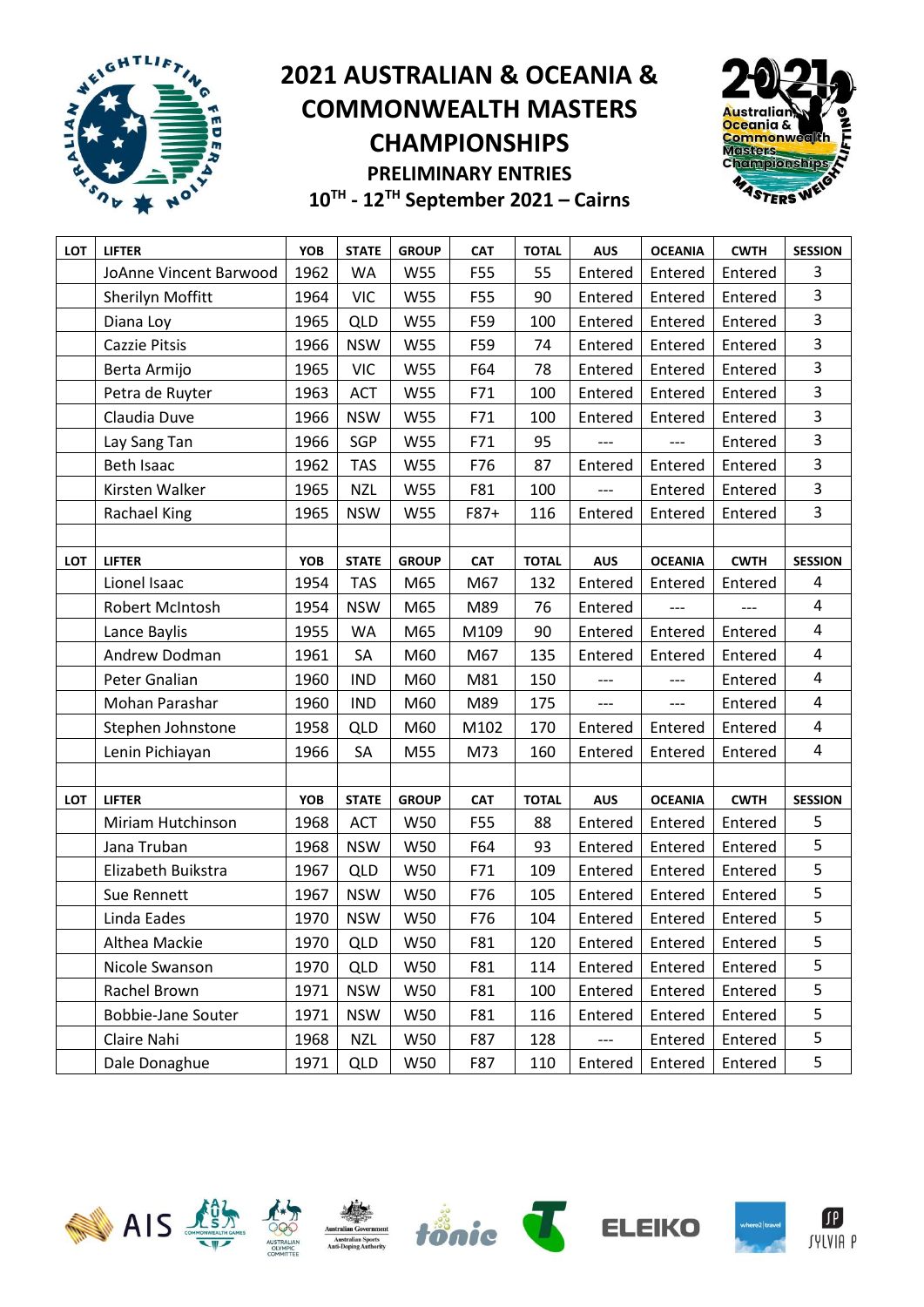



| LOT | <b>LIFTER</b>      | YOB  | <b>STATE</b> | <b>GROUP</b> | <b>CAT</b> | <b>TOTAL</b> | <b>AUS</b> | <b>OCEANIA</b> | <b>CWTH</b> | <b>SESSION</b> |
|-----|--------------------|------|--------------|--------------|------------|--------------|------------|----------------|-------------|----------------|
|     | Peter Ticehurst    | 1962 | <b>NSW</b>   | M55          | M89        | 125          | Entered    | Entered        | Entered     | 6              |
|     | David Oliver       | 1964 | <b>FIJ</b>   | M55          | M89        | 140          | ---        | Entered        | Entered     | 6              |
|     | Mark Elliott       | 1965 | <b>QLD</b>   | M55          | M89        | 162          | Entered    | Entered        | Entered     | 6              |
|     | Dion Walmsley      | 1966 | <b>QLD</b>   | M55          | M89        | 192          | Entered    | Entered        | Entered     | 6              |
|     | Kamaljit Singh     | 1963 | <b>IND</b>   | M55          | M96        | 190          | ---        | $---$          | Entered     | 6              |
|     | Prasanna Kulkarni  | 1963 | <b>IND</b>   | M55          | M96        | 164          | ---        | ---            | Entered     | 6              |
|     | Warren Hellisen    | 1966 | <b>VIC</b>   | M55          | M102       | 218          | Entered    | Entered        | Entered     | 6              |
|     | <b>Scott Mark</b>  | 1964 | <b>QLD</b>   | M55          | M109       | 160          | Entered    | Entered        | Entered     | 6              |
|     | James Holt         | 1964 | <b>VIC</b>   | M55          | M109+      | 120          | Entered    | Entered        | Entered     | 6              |
|     |                    |      |              |              |            |              |            |                |             |                |
| LOT | <b>LIFTER</b>      | YOB  | <b>STATE</b> | <b>GROUP</b> | <b>CAT</b> | <b>TOTAL</b> | <b>AUS</b> | <b>OCEANIA</b> | <b>CWTH</b> | <b>SESSION</b> |
|     | Monika Endres      | 1975 | <b>VIC</b>   | W45          | F55        | 120          | Entered    | Entered        | Entered     | 7              |
|     | <b>Toni Lane</b>   | 1974 | <b>VIC</b>   | W45          | F59        | 120          | Entered    | Entered        | Entered     | $\overline{7}$ |
|     | <b>Apsar Shaik</b> | 1975 | <b>NSW</b>   | W45          | F59        | 100          | Entered    | Entered        | Entered     | $\overline{7}$ |
|     | Dani Simeoni       | 1975 | ACT          | W45          | F64        | 115          | Entered    | Entered        | Entered     | $\overline{7}$ |
|     | Kathryn McPherson  | 1973 | <b>NSW</b>   | W45          | F71        | 57           | Entered    | Entered        | Entered     | $\overline{7}$ |
|     | Loren Bartley      | 1975 | <b>NSW</b>   | W45          | F71        | 85           | Entered    | Entered        | Entered     | $\overline{7}$ |
|     | Michelle Shannon   | 1972 | <b>NSW</b>   | W45          | F76        | 88           | Entered    | Entered        | Entered     | $\overline{7}$ |
|     | Malgorzata Soroka  | 1973 | <b>QLD</b>   | W45          | F76        | 122          | Entered    | Entered        | Entered     | $\overline{7}$ |
|     | Leora Yates        | 1976 | <b>VIC</b>   | W45          | F87        | 158          | Entered    | Entered        | Entered     | $\overline{7}$ |
|     | <b>Grace Hayes</b> | 1973 | <b>ACT</b>   | W45          | F87+       | 104          | Entered    | Entered        | Entered     | $\overline{7}$ |
|     | Stephanie Kirk     | 1974 | <b>QLD</b>   | W45          | F87+       | 114          | Entered    | Entered        | Entered     | $\overline{7}$ |
|     | Joanne Phillips    | 1975 | <b>QLD</b>   | W45          | F87+       | 120          | Entered    | Entered        | Entered     | $\overline{7}$ |
|     | Telia Tonkin       | 1976 | <b>QLD</b>   | W45          | F87+       | 75           | Entered    | Entered        | Entered     | $\overline{7}$ |
|     |                    |      |              |              |            |              |            |                |             |                |
| LOT | <b>LIFTER</b>      | YOB  | <b>STATE</b> | <b>GROUP</b> | <b>CAT</b> | <b>TOTAL</b> | <b>AUS</b> | <b>OCEANIA</b> | <b>CWTH</b> | <b>SESSION</b> |
|     | Rajiv Sharma       | 1969 | <b>IND</b>   | M50          | M61        | 130          | ---        | ---            | Entered     | 8              |
|     | Benjamin Silva     | 1967 | <b>VIC</b>   | M50          | M67        | 176          | Entered    | Entered        | Entered     | 8              |
|     | Shane Bailey       | 1968 | <b>VIC</b>   | M50          | M81        | 151          | Entered    | Entered        | Entered     | 8              |
|     | Celi Varol         | 1971 | <b>NSW</b>   | M50          | M81        | 155          | Entered    | Entered        | Entered     | 8              |
|     | James Mildren      | 1967 | <b>QLD</b>   | M50          | M96        | 178          | Entered    | Entered        | Entered     | 8              |
|     | Anthony Schultz    | 1971 | <b>VIC</b>   | M50          | M96        | 221          | Entered    | Entered        | Entered     | 8              |
|     | Alan Slack         | 1971 | <b>QLD</b>   | M50          | M96        | 186          | Entered    | Entered        | Entered     | 8              |
|     | <b>Tim Steele</b>  | 1968 | <b>NT</b>    | M50          | M102       | 122          | Entered    | Entered        | Entered     | 8              |
|     | Steven Reitano     | 1969 | <b>NSW</b>   | M50          | M102       | 170          | Entered    | Entered        | Entered     | 8              |
|     | Phillip Christou   | 1970 | <b>VIC</b>   | M50          | M109+      | 260          | Entered    | Entered        | Entered     | 8              |













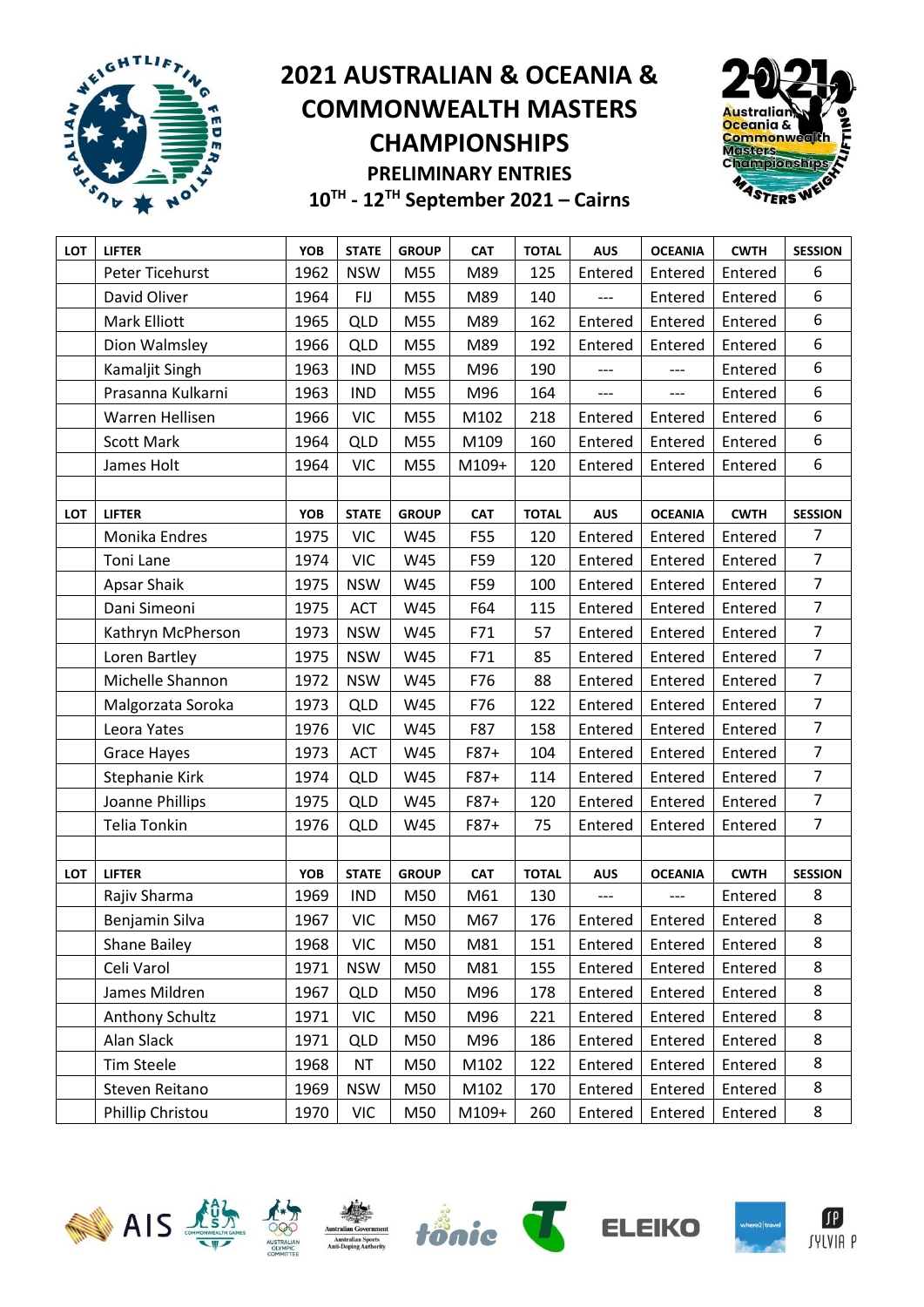



| <b>LOT</b> | <b>LIFTER</b>          | <b>YOB</b> | <b>STATE</b> | <b>GROUP</b> | <b>CAT</b> | <b>TOTAL</b> | <b>AUS</b> | <b>OCEANIA</b> | <b>CWTH</b> | <b>SESSION</b>   |
|------------|------------------------|------------|--------------|--------------|------------|--------------|------------|----------------|-------------|------------------|
|            | Paula Robinson         | 1978       | <b>WA</b>    | W40          | F45        | 80           | Entered    | Entered        | Entered     | 9                |
|            | Sonja Kerr             | 1981       | <b>NT</b>    | W40          | F55        | 121          | Entered    | Entered        | Entered     | 9                |
|            | <b>Wendy Souw</b>      | 1979       | SA           | W40          | F59        | 108          | Entered    | ---            | ---         | $\boldsymbol{9}$ |
|            | Melissa Hanson         | 1980       | <b>TAS</b>   | W40          | F59        | 115          | Entered    | Entered        | Entered     | 9                |
|            | Najmeh Alyasin         | 1981       | <b>ACT</b>   | W40          | F59        | 63           | Entered    | Entered        | Entered     | 9                |
|            | Isabella Clarke        | 1981       | <b>VIC</b>   | W40          | F59        | 66           | Entered    | Entered        | Entered     | 9                |
|            | Deborah Hastings       | 1979       | <b>QLD</b>   | W40          | F64        | 112          | Entered    | Entered        | Entered     | 9                |
|            | Carolyn Lacey          | 1980       | <b>NSW</b>   | W40          | F64        | 130          | Entered    | Entered        | Entered     | 9                |
|            | <b>Bonnie Grylls</b>   | 1981       | <b>VIC</b>   | W40          | F64        | 159          | Entered    | Entered        | Entered     | 9                |
|            | Sally Wells            | 1981       | <b>QLD</b>   | W40          | F64        | 128          | Entered    | Entered        | Entered     | 9                |
|            | <b>Tammy Hicks</b>     | 1981       | <b>VIC</b>   | W40          | F64        | 157          | Entered    | Entered        | Entered     | 9                |
|            |                        |            |              |              |            |              |            |                |             |                  |
| <b>LOT</b> | <b>LIFTER</b>          | <b>YOB</b> | <b>STATE</b> | <b>GROUP</b> | <b>CAT</b> | <b>TOTAL</b> | <b>AUS</b> | <b>OCEANIA</b> | <b>CWTH</b> | <b>SESSION</b>   |
|            | Jason Reed             | 1973       | <b>TAS</b>   | M45          | M55        | 83           | Entered    | Entered        | Entered     | 10               |
|            | <b>Baljinder Singh</b> | 1976       | <b>IND</b>   | M45          | M61        | 160          | ---        | $---$          | Entered     | 10               |
|            | Steven Graham          | 1973       | <b>QLD</b>   | M45          | M73        | 195          | Entered    | Entered        | Entered     | 10               |
|            | Brant Petruszewski     | 1976       | <b>QLD</b>   | M45          | M81        | 171          | Entered    | Entered        | Entered     | 10               |
|            | Aaron LaCombre         | 1976       | <b>VIC</b>   | M45          | M89        | 140          | Entered    | Entered        | Entered     | 10               |
|            | <b>Daniel Moss</b>     | 1974       | <b>WA</b>    | M45          | M102       | 190          | Entered    | Entered        | Entered     | 10               |
|            | Drew McTavish          | 1975       | <b>NSW</b>   | M45          | M109       | 233          | Entered    | Entered        | Entered     | 10               |
|            | Neeraj Chawla          | 1976       | <b>IND</b>   | M45          | M109       | 150          | ---        | $---$          | Entered     | 10               |
|            | <b>Troy Roughley</b>   | 1977       | <b>ACT</b>   | M40          | M67        | 183          | Entered    | Entered        | Entered     | 10               |
|            | Rodney Hill            | 1979       | QLD          | M40          | M67        | 180          | Entered    | Entered        | Entered     | 10               |
|            | Lincoln Hanson         | 1980       | <b>NT</b>    | M40          | M73        | 188          | Entered    | Entered        | Entered     | 10               |













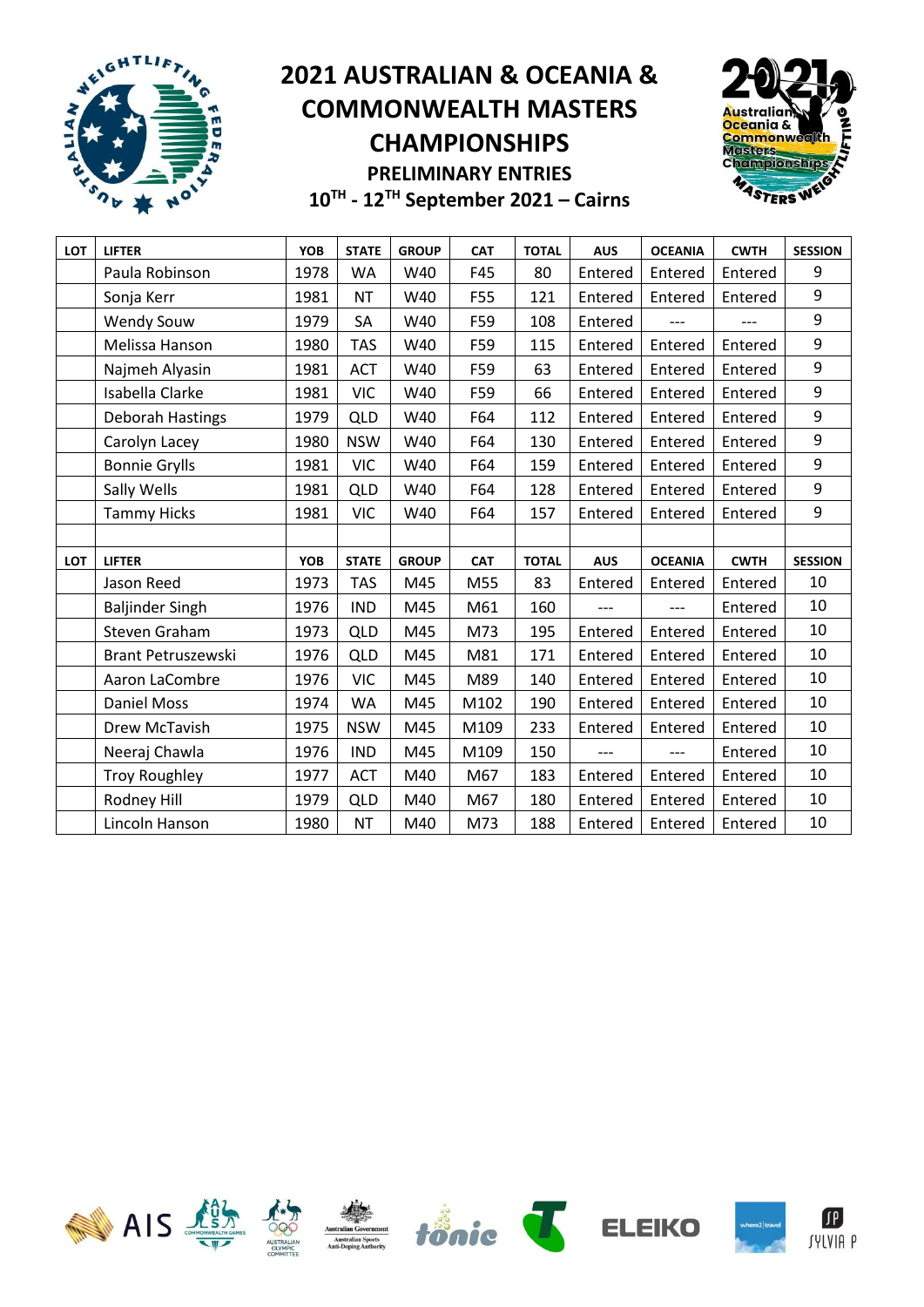



| LOT        | <b>LIFTER</b>      | YOB        | <b>STATE</b> | <b>GROUP</b> | <b>CAT</b> | <b>TOTAL</b> | <b>AUS</b>               | <b>OCEANIA</b> | <b>CWTH</b> | <b>SESSION</b> |
|------------|--------------------|------------|--------------|--------------|------------|--------------|--------------------------|----------------|-------------|----------------|
|            | Rebecca Lim        | 1980       | <b>VIC</b>   | W40          | F71        | 90           | Entered                  | ---            | ---         | 11             |
|            | Saineha Fitisemanu | 1980       | <b>NT</b>    | W40          | F71        | 121          | Entered                  | $---$          | $---$       | 11             |
|            | Disa Caspersen     | 1980       | <b>QLD</b>   | W40          | F71        | 120          | Entered                  | Entered        | Entered     | 11             |
|            | Penny Tudberry     | 1981       | <b>QLD</b>   | W40          | F71        | 145          | Entered                  | Entered        | Entered     | 11             |
|            | Samantha Ping-Nam  | 1979       | <b>NT</b>    | W40          | F76        | 138          | Entered                  | ---            | ---         | 11             |
|            | Tanya Weir         | 1977       | <b>NSW</b>   | W40          | F81        | 90           | Entered                  | Entered        | Entered     | 11             |
|            | Sherri Stephen     | 1979       | <b>VIC</b>   | W40          | F81        | 140          | Entered                  | ---            |             | 11             |
|            | <b>Tina Cotter</b> | 1980       | <b>QLD</b>   | W40          | F81        | 128          | Entered                  | Entered        | Entered     | 11             |
|            | Meagan Wellby      | 1981       | <b>QLD</b>   | W40          | F81        | 162          | Entered                  | Entered        | Entered     | 11             |
|            | Jacelyn Chan       | 1981       | SGP          | W40          | F87        | 133          | ---                      |                | Entered     | 11             |
|            | Danica Hampton     | 1979       | <b>NSW</b>   | W40          | F87+       | 183          | $\overline{\phantom{a}}$ | Entered        | Entered     | 11             |
|            | Tamara Kulyk       | 1979       | <b>VIC</b>   | W40          | $F87+$     | 145          | Entered                  | Entered        | Entered     | 11             |
|            |                    |            |              |              |            |              |                          |                |             |                |
| <b>LOT</b> | <b>LIFTER</b>      | <b>YOB</b> | <b>STATE</b> | <b>GROUP</b> | <b>CAT</b> | <b>TOTAL</b> | <b>AUS</b>               | <b>OCEANIA</b> | <b>CWTH</b> | <b>SESSION</b> |
|            | Bobby Johnson      | 1977       | <b>QLD</b>   | M40          | M81        | 211          | Entered                  | Entered        | Entered     | 12             |
|            | Daniel Hutley      | 1979       | <b>NSW</b>   | M40          | M81        | 191          | Entered                  | Entered        | Entered     | 12             |
|            | Jonathan Park      | 1981       | <b>VIC</b>   | M40          | M81        | 188          | Entered                  | Entered        | Entered     | 12             |
|            | Demogene Smith     | 1978       | <b>NSW</b>   | M40          | M89        | 230          | Entered                  | Entered        | Entered     | 12             |
|            | Mark O'Halloran    | 1978       | <b>QLD</b>   | M40          | M89        | 150          | Entered                  | ---            | ---         | 12             |
|            | Mark Muir          | 1979       | <b>ACT</b>   | M40          | M89        | 235          | Entered                  | Entered        | Entered     | 12             |
|            | Mark Kinnell       | 1979       | <b>NSW</b>   | M40          | M89        | 184          | Entered                  | Entered        | Entered     | 12             |
|            | Sean Parkes        | 1977       | <b>NT</b>    | M40          | M96        | 138          | Entered                  | ---            |             | 12             |
|            | <b>Brian Banez</b> | 1977       | <b>NSW</b>   | M40          | M96        | 185          | Entered                  | Entered        | Entered     | 12             |
|            | Santokh Kumar      | 1980       | <b>IND</b>   | M40          | M96        | 250          |                          |                | Entered     | 12             |
|            | Jay Watson         | 1981       | <b>NSW</b>   | M40          | M96        | 181          | Entered                  | Entered        | Entered     | 12             |
|            | Chris Partridge    | 1979       | <b>QLD</b>   | M40          | M96        | 230          | Entered                  | Entered        | Entered     | 12             |
|            |                    |            |              |              |            |              |                          |                |             |                |
| LOT        | <b>LIFTER</b>      | <b>YOB</b> | <b>STATE</b> | <b>GROUP</b> | <b>CAT</b> | <b>TOTAL</b> | <b>AUS</b>               | <b>OCEANIA</b> | <b>CWTH</b> | <b>SESSION</b> |
|            | Josephine Chan     | 1982       | SGP          | W35          | F45        | 64           |                          |                | Entered     | 13             |
|            | Jun Yue            | 1982       | <b>NSW</b>   | W35          | F49        | 64           | Entered                  | $---$          | $---$       | 13             |
|            | Yolandie Weir      | 1986       | <b>QLD</b>   | W35          | F49        | 125          | Entered                  | Entered        | Entered     | 13             |
|            | Shannon Good       | 1984       | <b>QLD</b>   | W35          | F59        | 124          | Entered                  | Entered        | Entered     | 13             |
|            | Sarah Florence     | 1986       | <b>NZL</b>   | W35          | F59        | 123          | ---                      | Entered        | Entered     | 13             |
|            | Sarah Esteban      | 1983       | <b>NSW</b>   | W35          | F64        | 128          | Entered                  | Entered        | Entered     | 13             |
|            | Rebecca Jakubovsky | 1983       | <b>QLD</b>   | W35          | F64        | 119          | Entered                  | Entered        | Entered     | 13             |
|            | Rachel Mc Ewan     | 1983       | <b>QLD</b>   | W35          | F64        | 119          | Entered                  | Entered        | Entered     | 13             |
|            | Valentina Cecchi   | 1985       | <b>NT</b>    | W35          | F64        | 127          | Entered                  | $---$          | ---         | 13             |













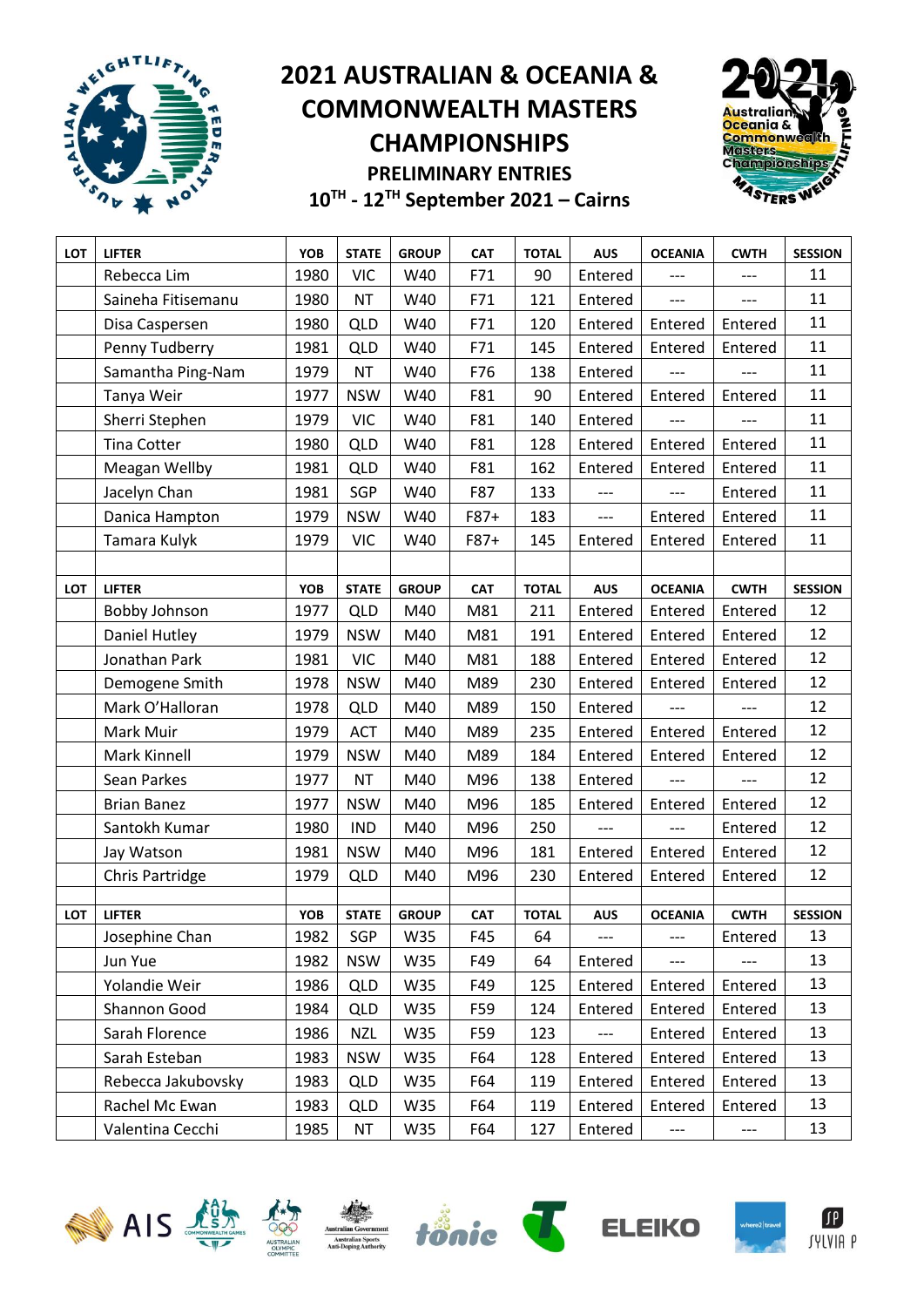



| LOT | <b>LIFTER</b>         | YOB        | <b>STATE</b> | <b>GROUP</b> | <b>CAT</b> | <b>TOTAL</b> | <b>AUS</b> | <b>OCEANIA</b>              | <b>CWTH</b> | <b>SESSION</b> |
|-----|-----------------------|------------|--------------|--------------|------------|--------------|------------|-----------------------------|-------------|----------------|
|     | Matt Meddows          | 1977       | <b>NSW</b>   | M40          | M102       | 230          | Entered    | Entered                     | Entered     | 14             |
|     | Andrew Brown          | 1978       | <b>ACT</b>   | M40          | M102       | 106          | Entered    | Entered                     | Entered     | 14             |
|     | Ignatius Papenga      | 1980       | <b>QLD</b>   | M40          | M102       | 250          | Entered    | Entered                     | Entered     | 14             |
|     | Nathan Beves          | 1981       | <b>NSW</b>   | M40          | M102       | 236          | Entered    | Entered                     | Entered     | 14             |
|     | Kurt Elstone          | 1978       | <b>VIC</b>   | M40          | M109       | 187          | Entered    | Entered                     | Entered     | 14             |
|     | Ky Wittich            | 1981       | <b>TAS</b>   | M40          | M109       | 198          | Entered    | Entered                     | Entered     | 14             |
|     | <b>Gurpreet Singh</b> | 1980       | <b>IND</b>   | M40          | M109+      | 230          | $---$      | ---                         | Entered     | 14             |
|     |                       |            |              |              |            |              |            |                             |             |                |
| LOT | <b>LIFTER</b>         | YOB        | <b>STATE</b> | <b>GROUP</b> | <b>CAT</b> | <b>TOTAL</b> | <b>AUS</b> | <b>OCEANIA</b>              | <b>CWTH</b> | <b>SESSION</b> |
|     | Ainsleigh Pegg        | 1982       | <b>QLD</b>   | W35          | F71        | 105          | Entered    | $---$                       | ---         | 15             |
|     | Jessica Greacen       | 1983       | <b>NSW</b>   | W35          | F71        | 116          | Entered    | Entered                     | Entered     | 15             |
|     | Deena Henaway         | 1984       | <b>VIC</b>   | W35          | F71        | 105          | Entered    | Entered                     | Entered     | 15             |
|     | Renae Docherty        | 1985       | <b>ACT</b>   | W35          | F71        | 153          | Entered    | Entered                     | Entered     | 15             |
|     | Katie Harrold         | 1986       | QLD          | W35          | F71        | 132          | Entered    | Entered                     | Entered     | 15             |
|     | Rosemary Wilson       | 1984       | <b>NSW</b>   | W35          | F76        | 134          | Entered    | Entered                     | Entered     | 15             |
|     | <b>Nicole Carrick</b> | 1986       | <b>TAS</b>   | W35          | F81        | 125          | Entered    | Entered                     | Entered     | 15             |
|     | Harjeet Kaur          | 1982       | <b>IND</b>   | W35          | F87        | 80           | $---$      | ---                         | Entered     | 15             |
|     | Amy Siebenhausen      | 1986       | <b>QLD</b>   | W35          | F87        | 158          | Entered    | Entered                     | Entered     | 15             |
|     | <b>Baley Yim</b>      | 1983       | <b>NSW</b>   | W35          | F87+       | 80           | Entered    | Entered                     | Entered     | 15             |
|     | Belinda Webber        | 1985       | QLD          | W35          | F87+       | 106          | Entered    |                             |             | 15             |
|     | Ashlee Robertson      | 1986       | <b>NSW</b>   | W35          | F87+       | 144          | Entered    | Entered                     | Entered     | 15             |
|     |                       |            |              |              |            |              |            |                             |             |                |
| LOT | <b>LIFTER</b>         | <b>DOB</b> | <b>STATE</b> | <b>GROUP</b> | <b>CAT</b> | <b>TOTAL</b> | <b>AUS</b> | <b>OCEANIA</b>              | <b>CWTH</b> | <b>SESSION</b> |
|     | Andre Castro          | 1985       | <b>WA</b>    | M35          | M67        | 180          | Entered    | Entered                     | Entered     | 16             |
|     | Kedar Karnik          | 1982       | <b>IND</b>   | M35          | M73        | 205          |            | ---                         | Entered     | 16             |
|     | Anurag Gill           | 1984       | <b>VIC</b>   | M35          | M81        | 175          | Entered    | Entered                     | Entered     | 16             |
|     | Lester Ho             | 1985       | <b>VIC</b>   | M35          | M81        | 185          | Entered    |                             |             | 16             |
|     | Malcolm Wright        | 1983       | <b>QLD</b>   | M35          | M89        | 237          | Entered    | Entered                     | Entered     | 16             |
|     | Debjyoti Karmakar     | 1983       | <b>VIC</b>   | M35          | M89        | 172          |            | Entered   Entered   Entered |             | 16             |
|     | <b>Brendan Sharpe</b> | 1984       | <b>VIC</b>   | M35          | M89        | 215          | Entered    | Entered                     | Entered     | 16             |
|     | Jaspal Singh          | 1984       | <b>IND</b>   | M35          | M89        | 230          | $---$      | ---                         | Entered     | 16             |
|     | Kingston Tranvu       | 1984       | SA           | M35          | M89        | 248          | Entered    | Entered                     | Entered     | 16             |
|     | Justin Connor         | 1985       | <b>QLD</b>   | M35          | M89        | 237          | Entered    | Entered                     | Entered     | 16             |
|     | Amandeep Singh        | 1985       | <b>IND</b>   | M35          | M89        | 230          | ---        | ---                         | Entered     | 16             |